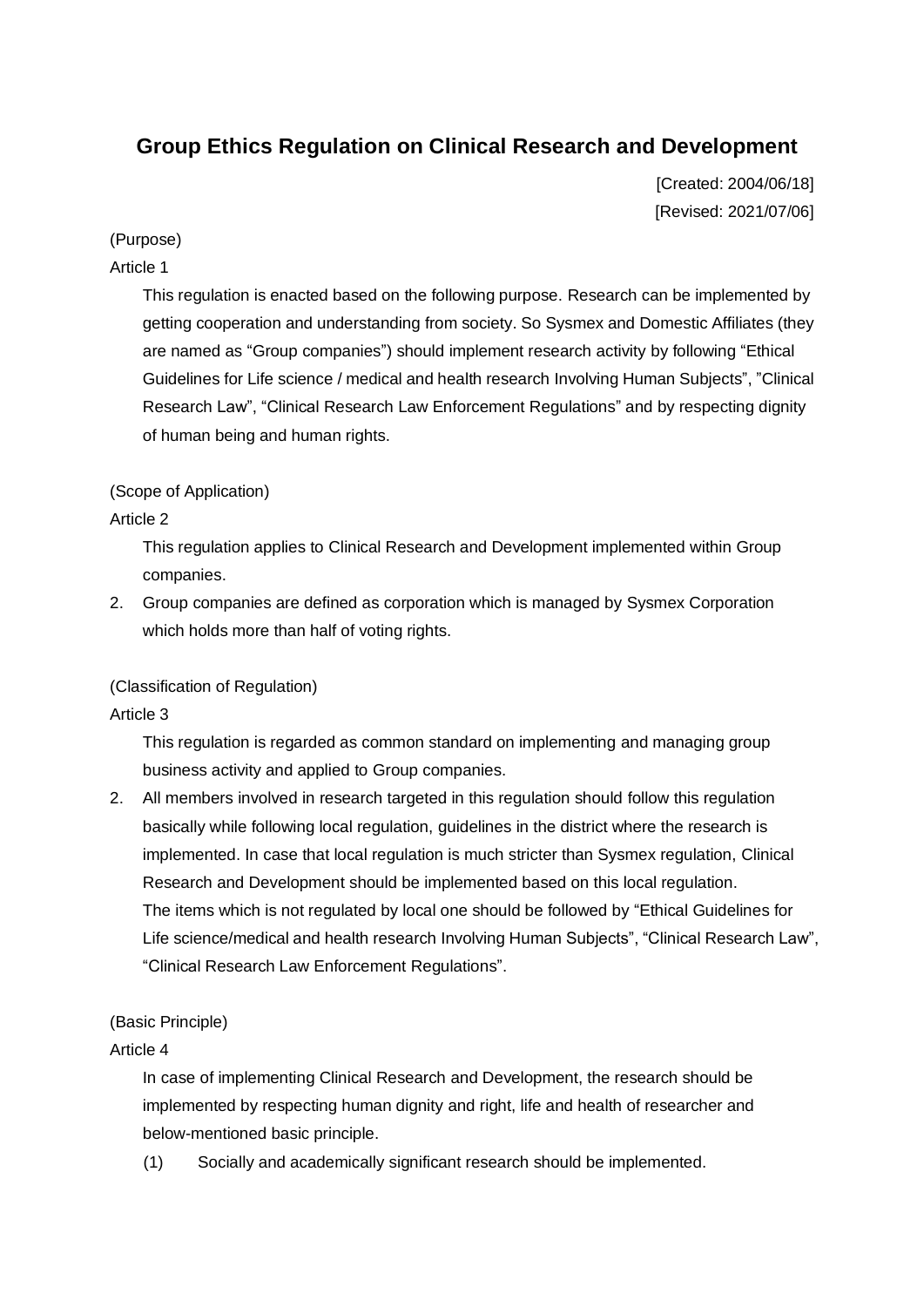- (2) Scientific rationality should be kept according to the characteristics of research field.
- (3) Comparison of profit received through research and loss and burden to researcher should be considered.
- (4) Screening by Research Ethics Review Committee or Authorized Clinical Research Review Committee which are regarded as independently fair organization should be passed.
- (5) Explanation in advance to researcher should be made sufficiently and consent based on free opinion should be received.
- (6) Special consideration to person in socially weak position should be taken into.
- (7) Personal information and so on which are used in research implementation should be managed properly.
- (8) Quality and transparency in research should be kept properly.

# (Definition of Terminology)

# Article 5

The definition of term which is used in this regulation is as follows. The definition of term which is not used in this regulation should be the same as the definition of term which is used in "Ethical Guidelines for Life science/medical and health research Involving Human Subjects", "Clinical Research Law", "Clinical Research Law Enforcement Regulations".

(1) Life Science and Medical Research Involving Human Subjects

An Activity which is implemented by getting knowledge of keeping nationals in good health, recovering from diseases, improvement of life quality, structure/function of genome and genetically modified organism through below-described ①-④.

- ① Understanding on cause of diseases (including frequency of health-related various factor)
- ② Understanding on diseases
- ③ Verification of improvement of preventive measure for diseases or effectiveness
- ④ Improvement of diagnostics methods and treatment method and verification of effectiveness
- (2) Clinical Research and Development

Life Science and Medical Research Involving Human Subjects. This regulation includes performance evaluation of instrument and reagent/proofreading of instrument and inspection of product before delivery. Also, medical practice targeting on diagnostics and treatment is not included in this regulation.

(3) Clinical Research

A Research through which effectiveness and safety of the medicine can be clarified by using them in human being (excluding clinical research and research specified by an Ordinance of the Ministry of Health, Labor and Welfare).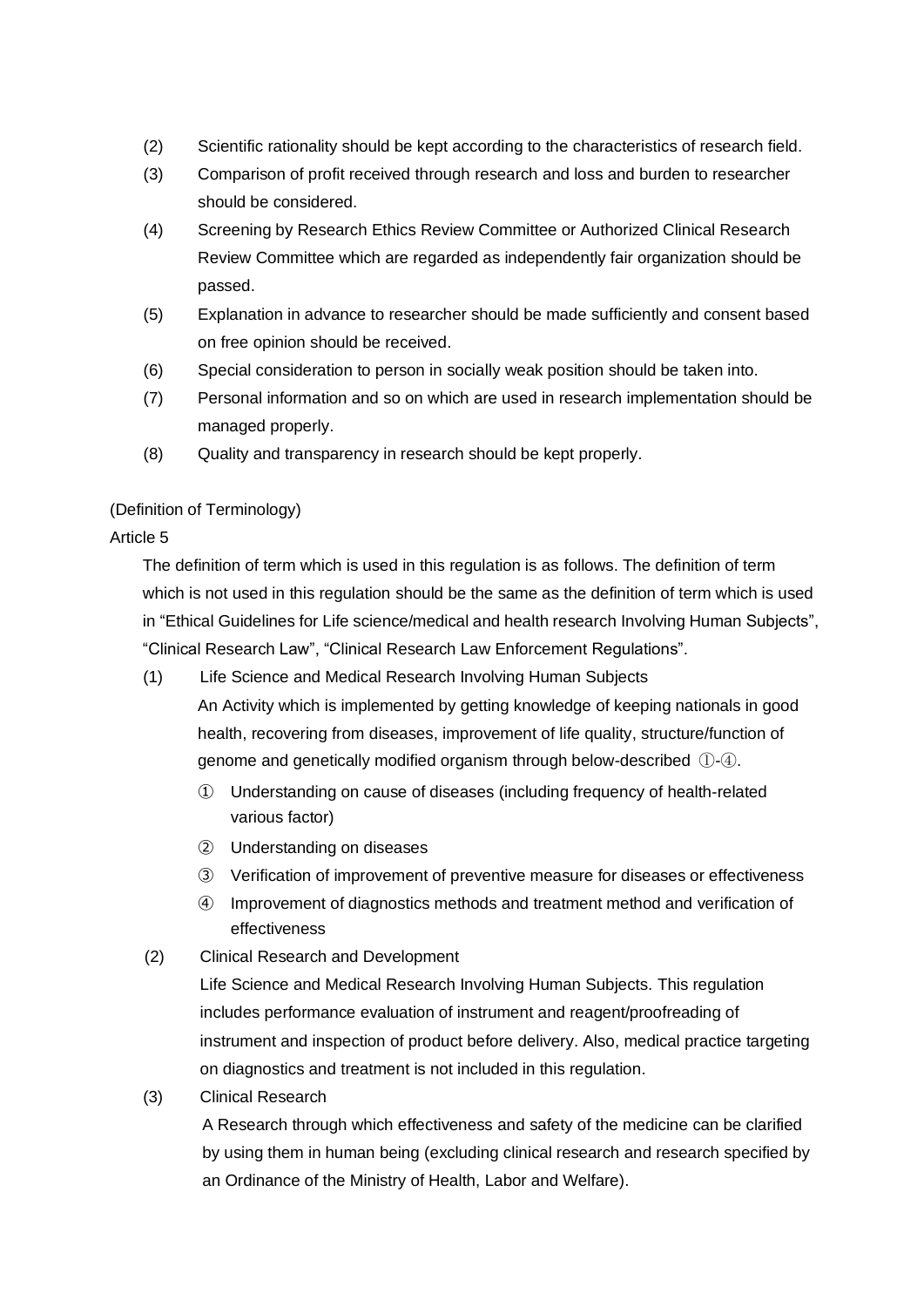- (4) Specified Clinical Research
	- ① A research described below. Clinical Research by sponsoring research funding.
	- ② Clinical Research by using unapproved or not applicable medicine and so on. (Medicine, Medical Instrument, Regenerative Medicine and so on)
- (5) Research In this Regulation, the term "Research" refers to Clinical Research and Development. (6) Research Ethical Guideline Ethical Guideline regarding Life Science and Medical Research involving Human
	- Subjects.
- (7) Invasiveness

To cause injuries or distress to research subjects' body and/or mind by conducting a procedure for investigational purpose, such as puncture, incision, administration of drugs, irradiation and questions related to the subject's mental trauma, etc. Of various types of invasiveness, one causing minor injury and/or distress on the research subjects' body and/or mind is called "minor invasiveness."

(8) Intervention

A practice for investigational purpose to control the presence or absence of factors, which can affect a variety of events occurring in relation with human health (including activities to maintain and promote good health and medical practices such as medication and examinations for prevention, diagnosis and treatment of the patients), or the degree of such factors. The above-defined intervention also includes medical technique beyond usual medical practice that is conducted for investigational purpose.

(9) Human Biological Specimen

A part of human body (including that of deceased individuals) to be utilized (or which has been utilized) in research, such as blood, body fluids, tissues, cells, excrement and DNA extracted from these, etc.

(10) Information Utilized in Research

Information on human health, such as the name of disease, details of medication and results of examination and measurement obtained through diagnosis and treatment of research subjects, and other information (including that concerning deceased individuals) to be utilized (or which have been utilized) in research.

(11) Specimen and/or Information

The above-defined human biological specimen and/or the above-defined information utilized in research.

(12) Existing Specimen and/or Information Of the above-defined specimen and/or information, specimen and/or information which corresponds to any of the following: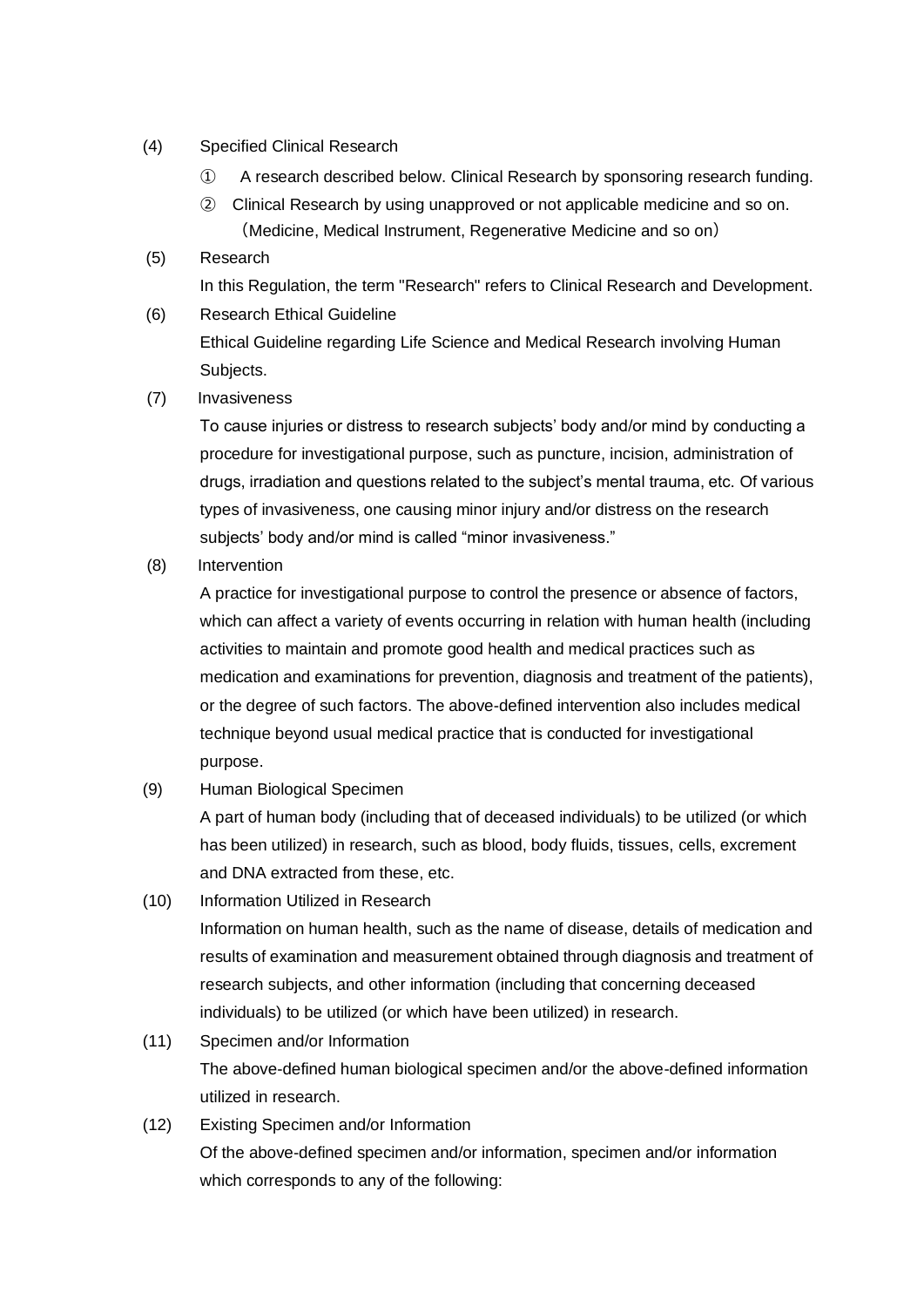- ① Specimen and/or information already existing prior to the preparation of the research protocol; or
- ② Specimen and/or information acquired after the preparation of the research protocol however not intended to be utilized in the research defined in the research protocol at the time the said specimen and/or information were acquired.
- (13) Genetic information

An information which is received through the process of research using specimen, information or is passed on to progeny and showing personal genetic characteristics and constitution.

(14) Research Subject

A person (including deceased individual) who corresponds any of the following descriptions:

- ① An individual on whom research is implemented (including an individual asked to be enrolled in the research); or
- ② An individual from whom existing specimen or information had arisen.
- (15) Research Implementing Entity

A legal entity, administrative organ or individual business owner who carries out research, not including contractors for a part of research work such as storage of specimens and/or information and statistical processing.

- (16) Collaborative Research Implementing Entity A research implementing entity collaboratively conducting research in accordance with the research protocol, including any entities which newly acquire specimens or information from research subjects for the said research and provide the above to other research implementing entity(s).
- (17) Research Cooperation Institution Institution which implements research not based on research planning document and receives specimen and information (excluding invasiveness, not minor invasiveness) newly from researcher and gives them to other research implementing entity.
- (18) Institution which collects specimen and information Institution which receives specimen and information from research subject or receives from other institutions and gives them to other research implementing entity continuously.
- (19) Multi Implementing Entities Joint Research A Research implemented by Multi-Research Implementing Entities based on one research planning document.
- (20) Researcher and so on Person who are responsible for research or implements research (including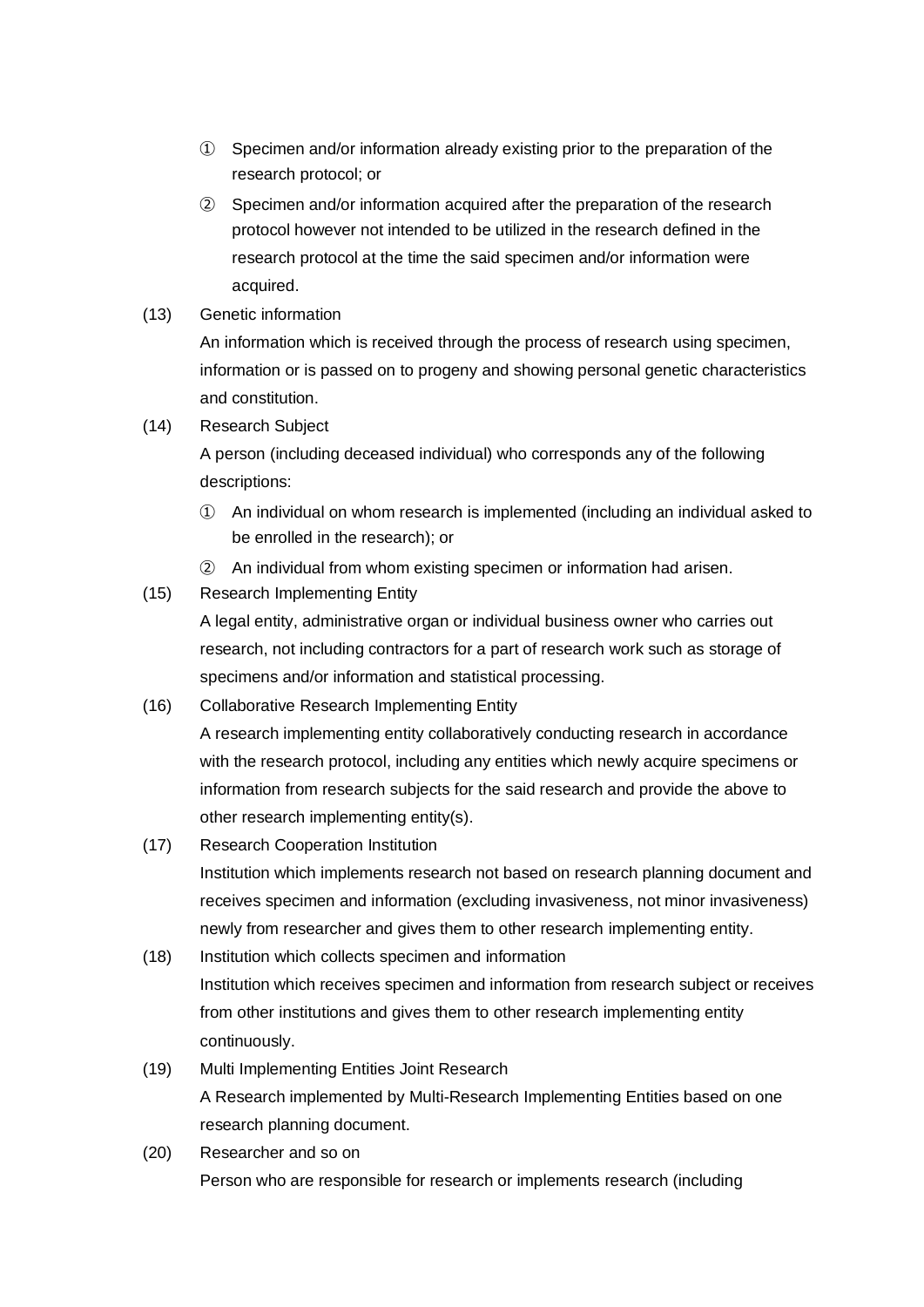implementation of collecting specimen and information and protecting personal information and counseling regarding genetically modified organism). But it excludes the below – mentioned person.

- ① Person who receives specimen and information newly and gives them to research implementing entity only.
- ② Person who gives only existing specimen and information to research implementing entity.
- ③ Person who engage in only part of research work by being consigned.
- (21) Person who is responsible for research

Person who engages in research implementation and manages research. In addition, person who engages in multi-implementing entities joint research is called research representative if necessary.

- (22) Research representative A researcher who is responsible research in case of multi implementing entities research implementation.
- (23) Chief Executive of Research Implementing Entity The representative of a legal entity, the head of an administrative organ or an individual business owner who carries out research.
- (24) Specified Clinical Research implementer Person who implements specific clinical research and submits specific research implementation planning document to Minister of Health, Labor and Welfare.
- (25) Research Ethics Review Committee

An organization utilizing a consensual decision-making system, which is organized to make examination and reviews concerning the ethical justification and scientific validity to commence or continue research and other relevant matters.

(26) Informed Consent

Consent to implement research continuously including handling of specimen and information by checking purpose and significance of research, anticipated burden on researcher and result including risk and benefit.

(27) Legally Acceptable Representative

Person who can express opinion and benefit on behalf of human research subject and give informed consent to person who offers existing specimen and information only to researcher. Legally Authorized representative who can gives informed consent in case that human research subject is dead is called as Legally Authorized Representative and so on.

(28) Informed Ascent

Those who are objectively judged to lack the ability to give informed consent among the research subjects should be explained in plain language in order to understand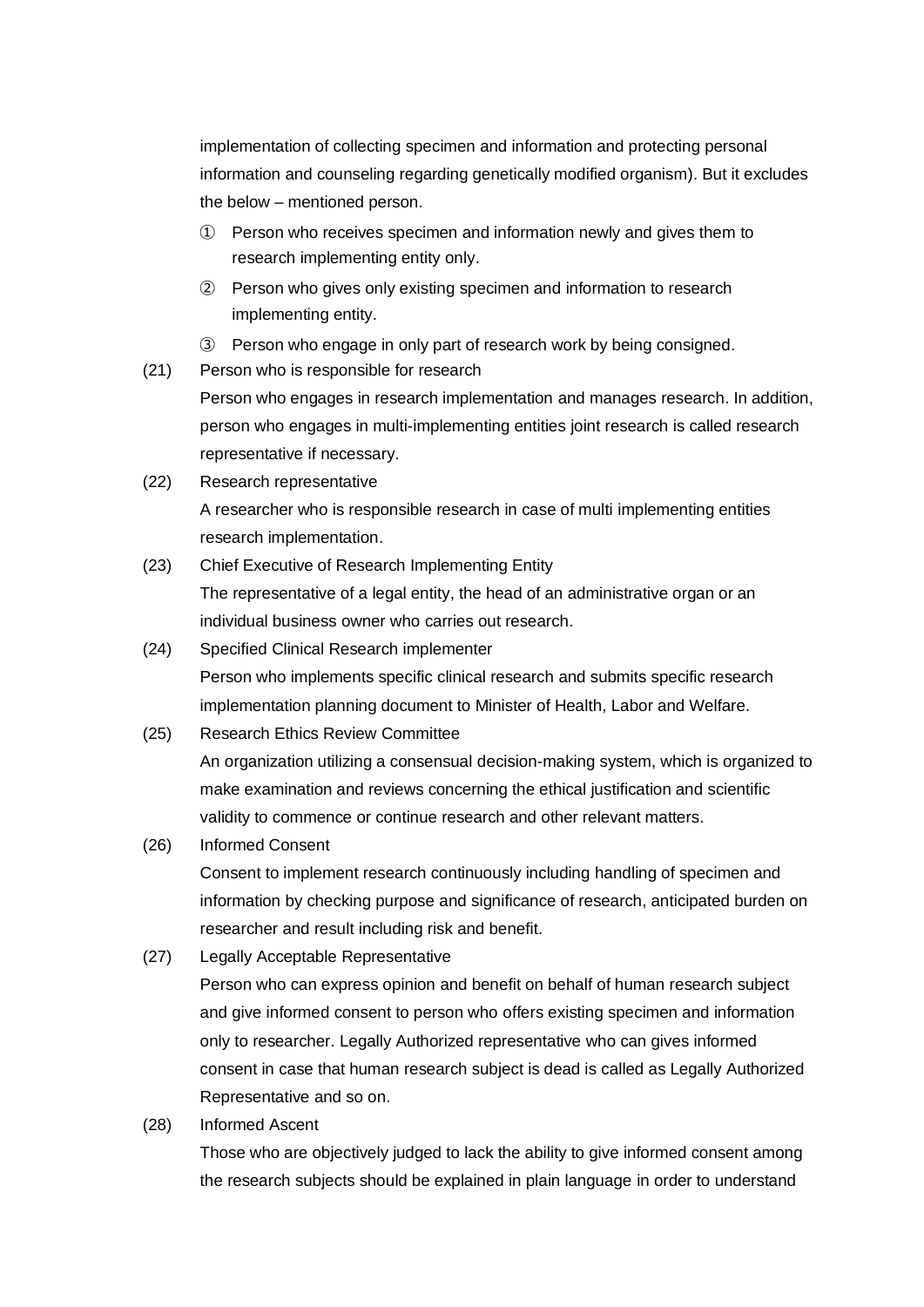and agree on the research to be conducted or continued.

(29) Personal Information

An information regarding living person and below mentioned.

- ① Name, birth date and other information which can enable other person to specify targeted person individually (including items which can be compatible with others and specified).
- ② Items in which personal identification code is included. In addition to personal information, information by which the dead person's information can be specified is called as personal information and so on.
- (30) Personal Identification Code
	- The below-mentioned character, number, mark and other code which is specified in Cabinet Order regarding protection of personal information (2003 Cabinet Order No.507) and other laws.
	- ① The character, number, mark and other code which is switched from person's specific aspect of body in order to fit for electric computer and can be identified as specific person.
	- ② Card and other documents issued to specific person which enables other person to identify specific person by character, number, mark and other code which is recorded electrically in the data base.
- (31) Personal information required for special consideration when handling Personal information such as race, brief, social status, medical history, crime history, fact of getting involved in crime and unlawful discrimination which should be handled with special consideration.
- (32) Anonymization

To erase the part of personal data which can be identified as specific person or the dead including personal identification.

- (33) Correspondence table The table through which we can pick up research subject from anonymized information if necessary.
- (34) Anonymization processed information

The processed Information about individuals which we cannot pick up the specific personal information. It must execute based on below - mentioned. (But it is limited one which is regulated by Personal Information Protection Law.)

- ① personal information applied to this article (29)① Deleting the part of the descriptions or replacing with other descriptions which cannot be restore original information.
- ② personal information applied to this article (29)② Deleting all Personal Identification Code or replacing with other descriptions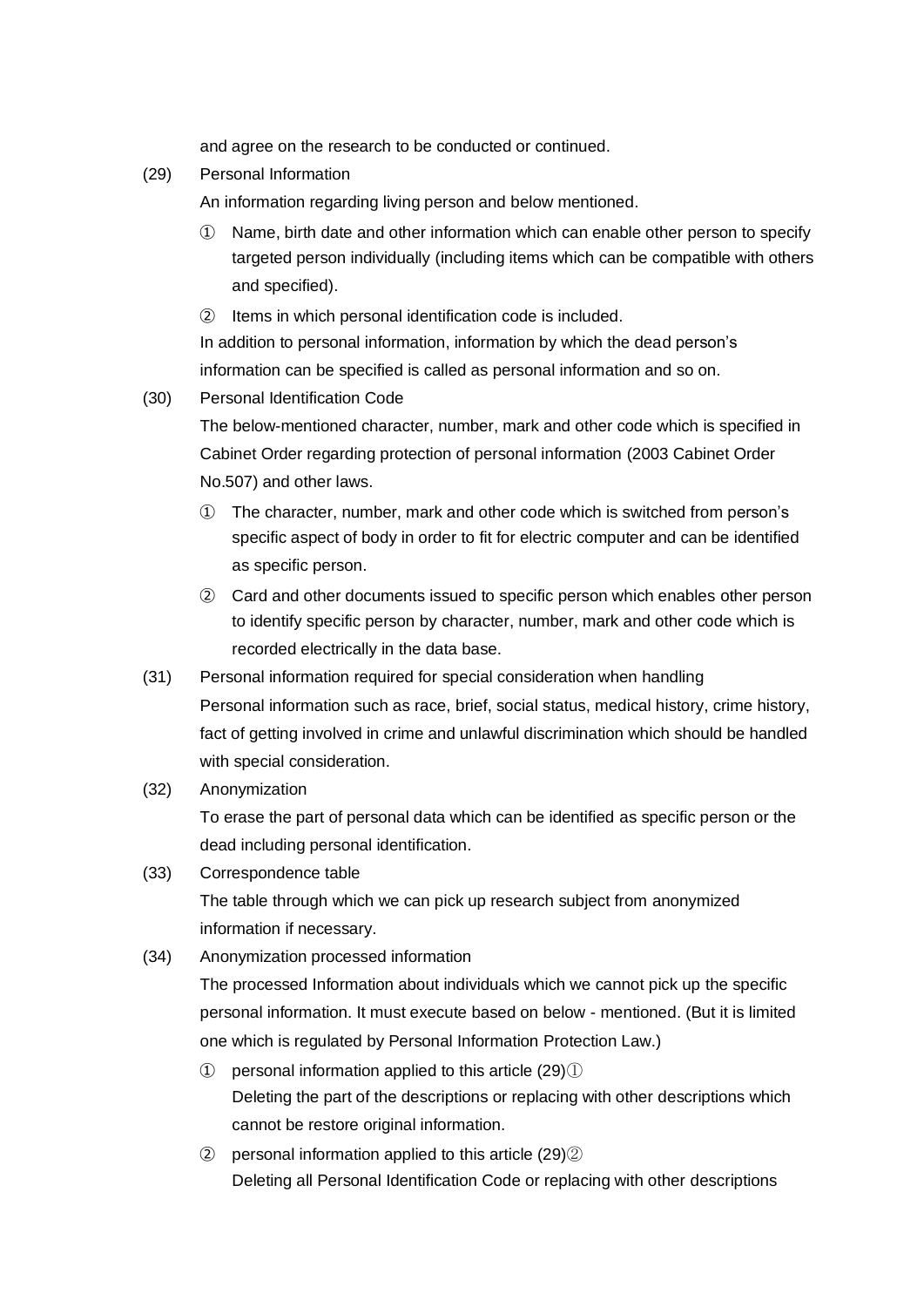which cannot be restore original information.

- (35) Non-identification processing information
	- The processed Information about individuals which we cannot pick up the specific personal information. It must execute based on below - mentioned. (But it is limited one which is regulated by Act on the Protection of Personal Information Held by Administrative Organs or Law for the Protection of Personal Information Retained by Independent Administrative Institutions.)
		- $\Omega$  personal information applied to this article (29) $\Omega$ Deleting the part of the descriptions or replacing with other descriptions which cannot be restore original information.
	- $\Omega$  personal information applied to this article (29) $\Omega$ ) Deleting all Personal Identification Code or replacing with other descriptions which cannot be restore original information.
- (36) Adverse Event

Any unfavorable and unintended injury and illness or any sign of such (including an abnormal laboratory finding) caused to research subjects, regardless of whether there is or is not any causal relation with the research implemented.

(37) Serious Adverse Event

Of the above-defined adverse events, an event that:

- ① Results in death;
- ② Is life-threatening;
- ③ Requires inpatient hospitalization or prolongation of existing hospitalization;
- ④ Results in persistent or significant disability or incapacity; or
- ⑤ Is a congenital anomaly or birth defect to offspring.
- (38) Unexpected Serious Adverse Event

An event which is not described in research planning document or informed consent or contents of documents which do not match the serious adverse event.

(39) Monitoring

An act of overseeing the progress of research, and of determining whether the research is being conducted in compliance with these Guidelines and the research protocol, in order to ensure that the research is properly conducted. Such act is performed by an individual appointed by the principal investigator.

(40) Audit

An examination of research-related activities to determine whether the research has been conducted in compliance with these Guidelines and the research protocol, in order to assure the reliability of results of the research. Such examination is performed by an individual appointed by the principal investigator.

(41) Genetic counseling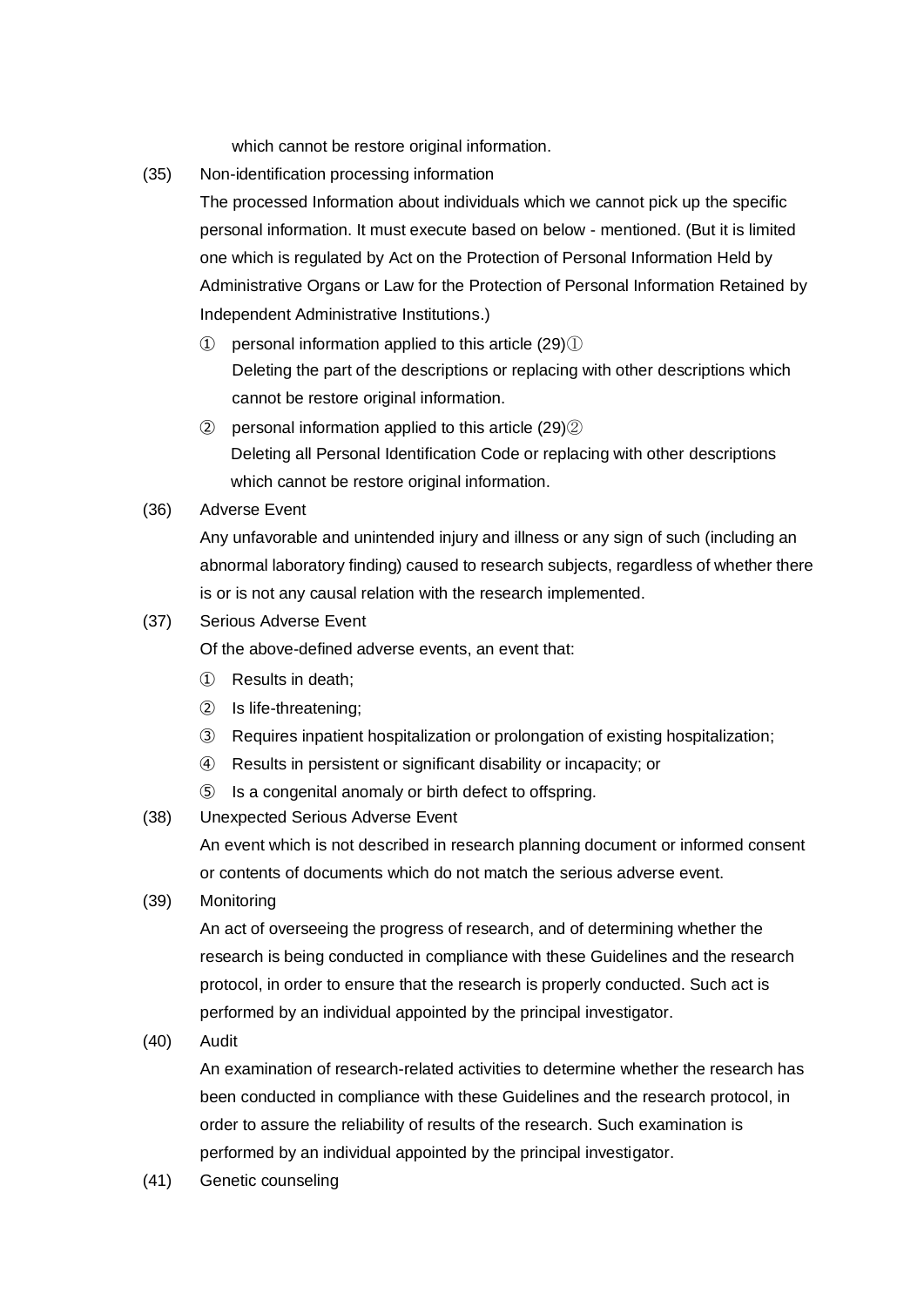Counseling is conducted for the purpose of supporting future life of research subject or relatives by giving information regarding medical or psychological problem through the measure of genetic medical knowledge.

#### (Responsibility of researcher and so on)

#### Article 6

Researcher who engages in Clinical Research and Development should implement research properly based on "Ethical Guidelines for Life Science Medical Research Involving Human Subjects", "Clinical Research Law", "Clinical Research Law Enforcement Regulations" and respecting dignity of research subject and its Human rights according to research planning document approved by chief of Research Ethics Review Committee and research implementing entity.

- 2. Researcher who engages in clinical research development should follow Clinical Research Law and Clinical Research Law Enforcement Regulation. And adequacy of research should be described in the research planning document in case of Specific Clinical Research.
- 3. Researcher and so on should take education, lecture regarding research ethics, knowledge and technic before implementing research. And researcher should continue to take education, lecture even during research period.

(Responsibility of chief executive of research implementing entity)

#### Article 7

Chief executive of research implementing entity should establish structure of the research teams and related regulation for managing and implementing research.

- 2. In case of specified clinical research, chief executive of research implementing entity should request opinion to Research Ethics Review Committee when person responsible for research requests permission regarding implementation of the specific clinical research or revision of its research planning document to the chief. The chief should respect the opinion received from committee and decide the measure required from Authorized Clinical Research Review Committee regulated by Clinical Research Law. In case that the research goes against the Committee's opinion, the chief should refrain from permitting the research.
- 3. The chief executive of research implementing entity should implement below-described matters.
	- (1) In case of implementing Clinical Research and Development by receiving research fund, contract should be concluded by describing amount of research fund, content of research and issues designated by Ordinance of the Ministry of Health, Labor and Welfare.
	- (2) Information of Clinical Research and Development fund or others designated by Ordinance of the Ministry of Health, Labor and Welfare should be disclosed through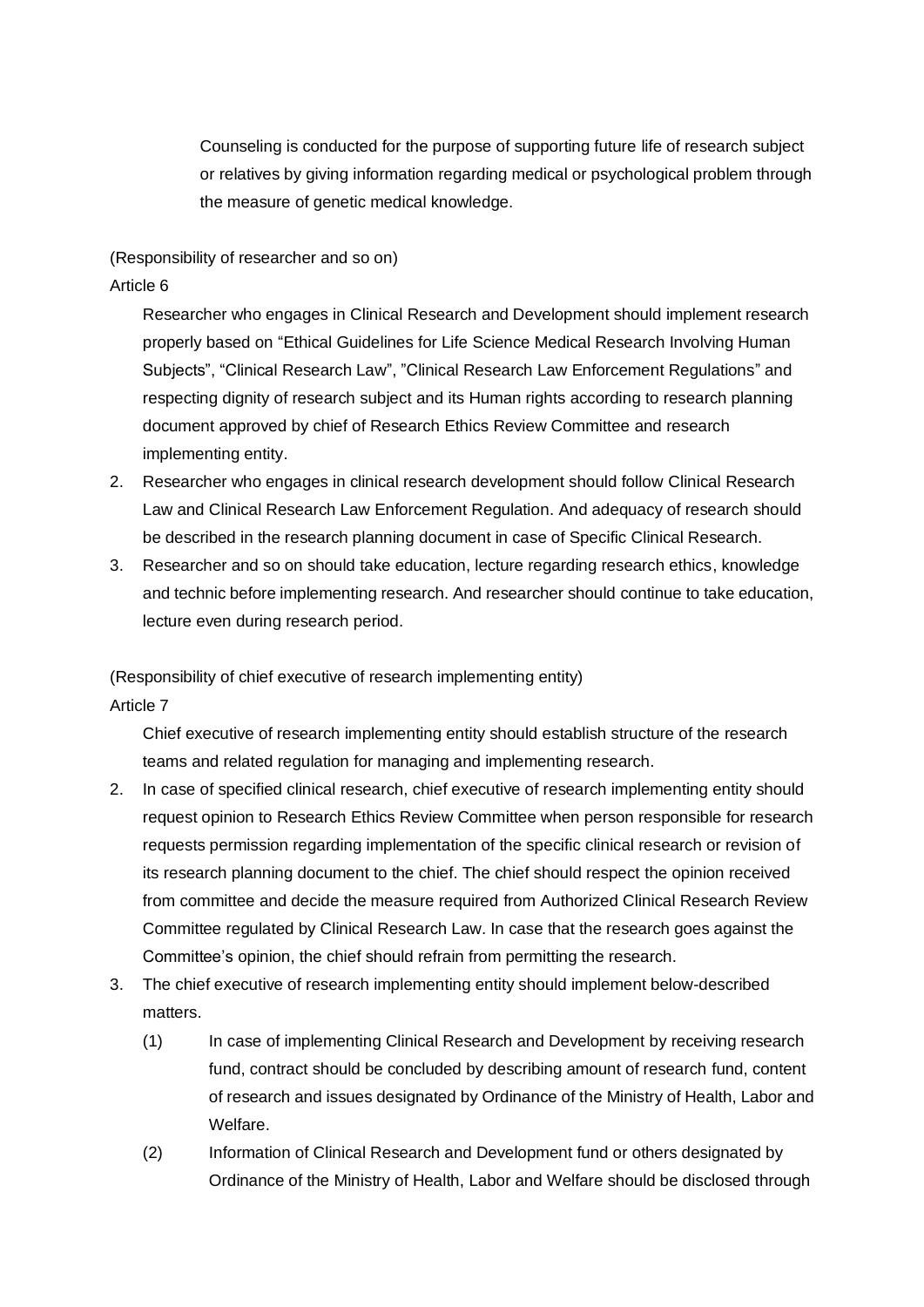such measures as internet or other ways designated by Ordinance of the Ministry of Health, Labor and Welfare.

- 4. The chief executive of research implementing entity should arrange for education or lecture for the purpose that researcher can acquire the knowledge regarding ethics and other research related matters. Also, the chief should also take the education or lecture.
- 5. The chief executive of research implementing entity can entrust authority and its related business procedure designated by this regulation to appropriate employees in the company.

#### (Procedure regarding research planning document)

#### Article 8

Person responsible for research should compile research planning document before implementing research. In case of implementing research, which is different from original planning, person responsible for research should revise research planning document and request the opinion from Research Ethics Review Committee.

- 2. The person responsible for research should submit documents to the chief executive of research implementing entity and receive permission after hearing opinion from Research Ethics Review Committee. But in case that public health hazards are expanding and required to prevent them from expanding further through urgent research implementation, this research can be implemented after receiving permission from the chief without hearing opinion from Research Ethics Review Committee. In this case, person responsible for research should hear the opinion from Research Ethics Review Committee immediately and respect the opinion & take appropriate measure if Committee express the opinion to halt or revise the content of research planning.
- 3. The persons responsible for multi implementing entities joint research should select representative from the persons responsible for this joint research.
- 4. In case of implementing multi implementing entities joint research, the representative should clarify the responsibility of each person responsible for this research in each multi implementing entities. And representative should request committee to review research planning document in principle after compiling or revising the document.
- 5. The person responsible for research should submit to committee such information as result of review and progress of research reviewed by other committee in case of hearing opinion about multi implementing entities joint research from individual Research Ethics Review Committee.
- 6. The person responsible for research should compile or revise research planning document and manage it properly in case of entrusting some parts of research works to other entity. In addition, the person responsible for research should take appropriate measures to compensation for research subject who suffers from invasiveness (excluding minor invasiveness) and requires medical treatment which is more serious than usual.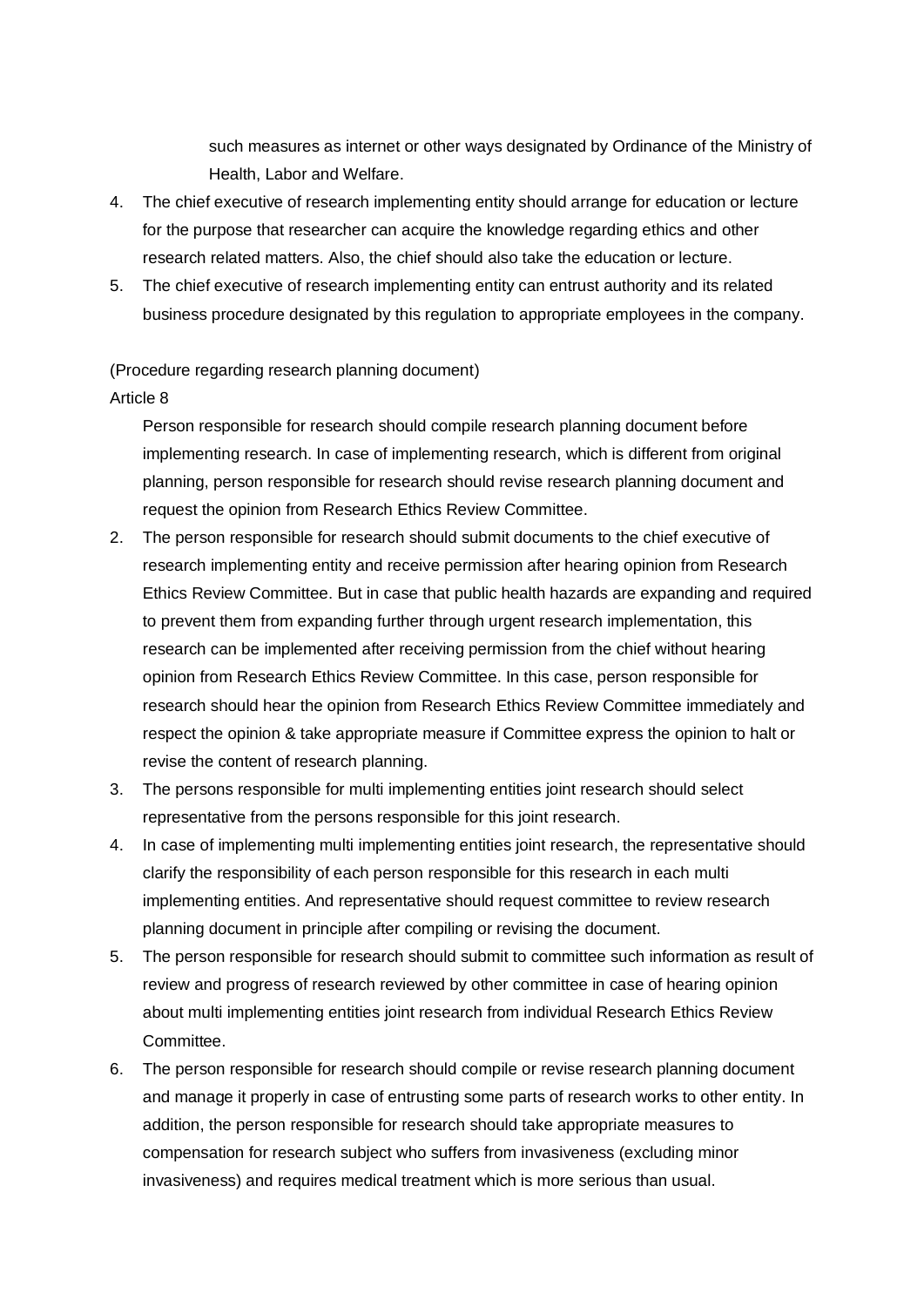- 7. The person responsible for research should report the outline of Result to Research Ethics Review Committee and chief of research implementing entity by document or electromagnetic method without fail immediately after ending research (including halt case of research). In addition, the person responsible for research should take care of research subject who suffered from invasion as a result of the research and take the best preventive measure as a result of research in case of implementing research by which research subject needed more serious medical practice than usual.
- 8. The person responsible for research should educate and manage persons who get involved in this research for the purpose that this research can be implemented properly according to the research planning document and reliability assurance should be secured.
- 9. The chief executive of research implementing entity should take appropriate measure to decide the permission while respecting opinion from Research Ethics Review Committee when requested implementation of research or revision of research planning document from person responsible for research. The chief should not permit research implementation if committee does not permit it. In addition, the chief should take appropriate measure promptly upon receiving information or fact which affects continuation of research.

#### (Procedure for Informed Consent)

#### Article 9

When researcher implements research, in principle researcher should receive informed consent according to Research Ethics Guideline based on research planning document which the chief of institution approved. But it is the exceptional case of providing existing specimen and information or receiving them according to the regulation. The researcher and so on should receive document or informed consent by electromagnetic method in case of research using volunteer specimen received from in-house volunteer.

2. The researcher should take appropriate measure immediately in case that human research subject refuses or cancels the consent and explain to research subject about the measure.

# (Explanation about the result from research implementation)

# Article 10

The person responsible for research should set the result disclosure policy to research subject and describe it in the research planning document.

2. The person responsible for research should set up the measure by which research subject can have a counseling opportunity by taking into consideration medical and psychological effects. It is also important to have a counseling opportunity including genetic information by collaborating with doctors specializing in genetic issues.

(Appropriate response and report regarding research)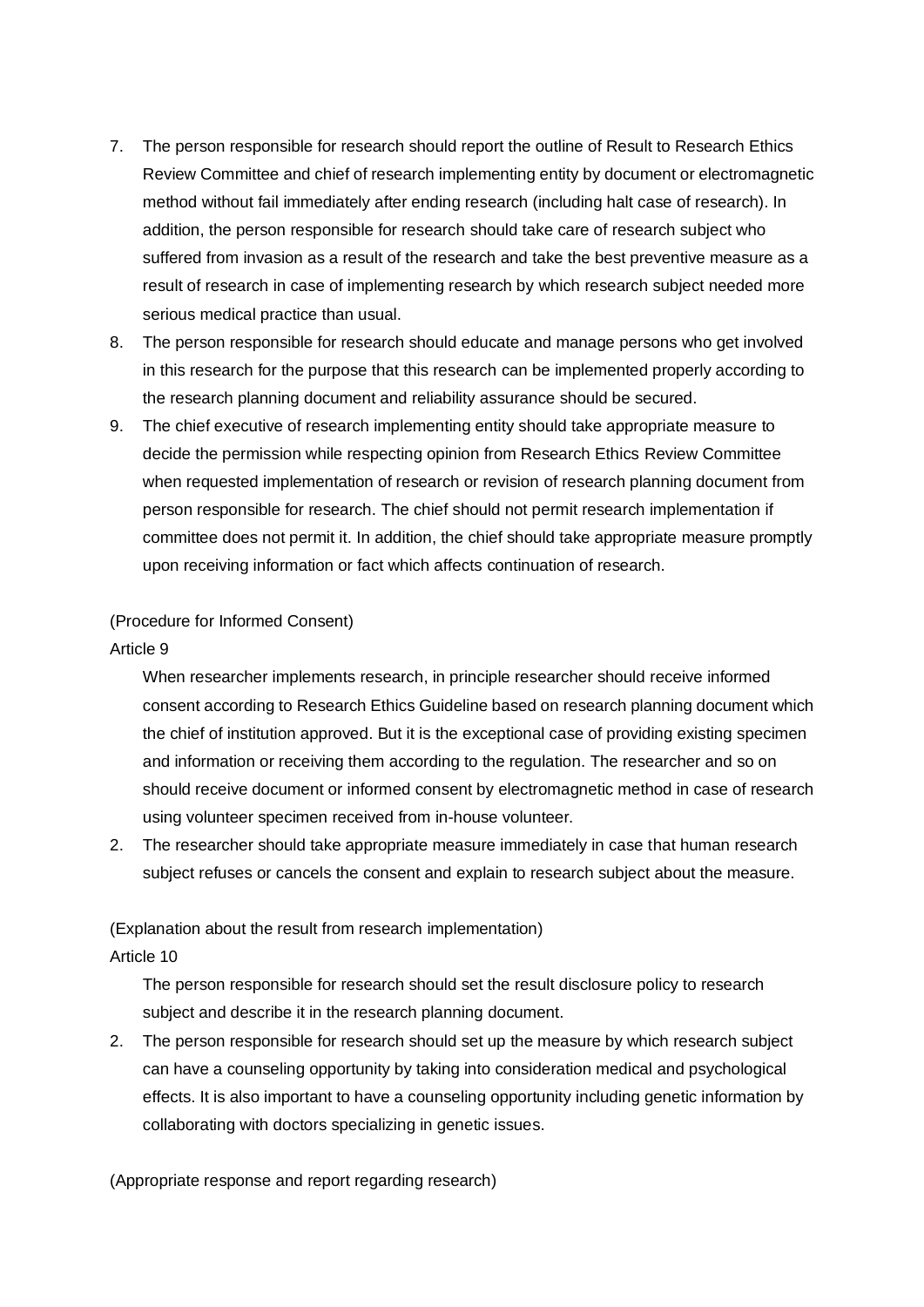#### Article 11

The researcher and so on should secure ethical adequacy and scientific rationalism. In case of being not secured, researcher should report it to the chief of institution and person responsible for research.

- 2. The person responsible for research should check progress management, supervision and grasp adverse event. The person responsible for research should report it to chief if necessary. And the person responsible for research should stop, halt or revise the research planning document.
- 3. The person responsible for research should share necessary information regarding multi implementing entities joint research with the person responsible for multi joint research in case of implementing multi implementing entities joint research.
- 4. The chief executive of research implementing entity should hear opinion from Research Ethics Review Committee in case that the chief gets fact that implemented research in the past is not fit for Research Ethics Guideline. In case of very serious incompatibility, the chief should report this fact to Minister of Health, Labor and Welfare and disclose it to the public.

# (Conflict of interest management)

# Article 12

The researcher and so on should report conflict of interest management regarding research such as personal revenue to the person responsible for research and ensure transparency.

2. The person responsible for research should check conflict of interest management situation and describe it in the research planning document in case of implementing research related to commercial activity.

(Storage of specimen and information regarding research)

# Article 13

The researcher and so on should keep research related information and data accurate.

- 2. The person responsible for research should storage sample extracted from human body or information based on Item 3 of Procedure Manual in order to avoid leakage, mixed, stolen, loss of specimen and information. It should be described in the research planning document. And the person responsible for research should report management situation and condition to the chief of research implementing entity.
- 3. The chief executive of research implementing entity should compile procedure manual for storing specimen extracted from human body and information and manage it.

# (Monitoring & Review)

# Article 14

The person responsible for research should conduct monitoring, review Instruct and manage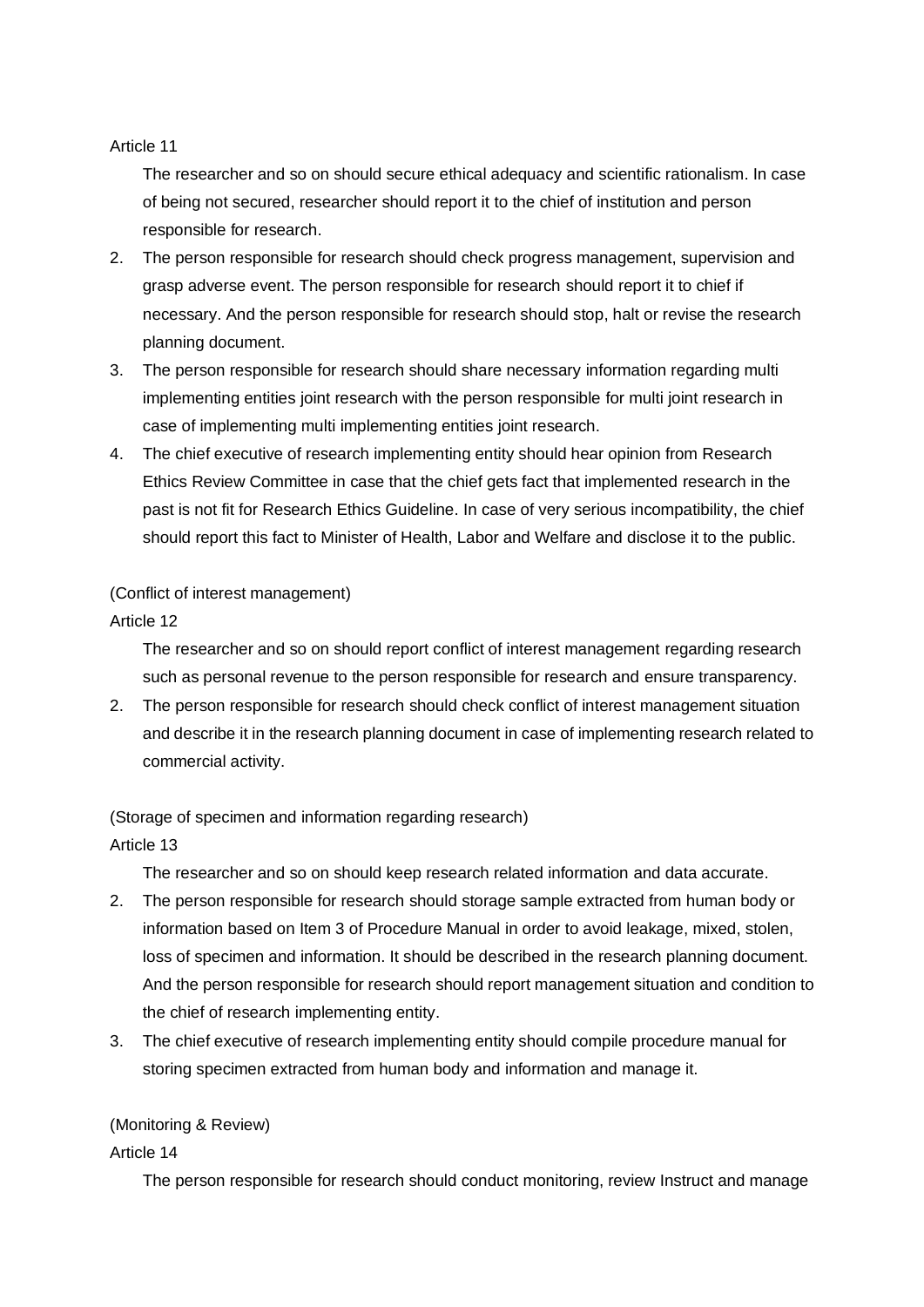it based on the research planning document permitted by the chief in case of implementing research requiring invasiveness (except for minor invasiveness).

### (Response to serious adverse events)

Article 15

The researcher and so on should report to the person responsible for Research in case of finding the fact of serious adverse events as a result of implementing research requiring invasiveness. And the researcher should take appropriate measure such as explanation to research subject according to Item 4 of Procedure manual.

- 2. The person responsible for research should describe measure in case of serious adverse events such as invasiveness in the research planning document. In case of finding serious adverse events, the person responsible for research should request opinion from Research Ethics Review Committee. In addition, the person responsible for research should report this fact to the chief and take appropriate measure based on Item 4 of Procedure Manual.
- 3. The research representative should share information with the person responsible for joint research in case of finding serious adverse events including invasiveness.
- 4. The chief executive of research implementing entity should compile procedure manual describing necessary measure to be taken in case of serious adverse events such as invasiveness.
- 5. The person responsible for research should report this situation to the chief in case of unexpected serious adverse events such as invasiveness (excluding minor invasiveness). In addition, the person responsible for research should report this situation to Minister of Health, Labor and Welfare including result after taking measure and disclose to the public. In case of specific clinical research, it should be reported to specific clinical research implementer promptly.

(Basic responsibility for personal information handling and so on)

Article 16

The researcher and the chief executive of research implementing entity should follow Law and Ordinance [Personal Information Protection Law, Government Agency Personal Information Protection Law, Incorporated Administrative Agency, etc.] in case of handling anonymization processed information and unidentified processed information.

- 2. The researcher and so on should handle personal information properly in case of implementing research.
- 3. The person responsible for research should manage the handling of personal information properly.
- 4. The chief of research institute should take appropriate measure and manage personal information in order to avoid leakage, loss and damage.